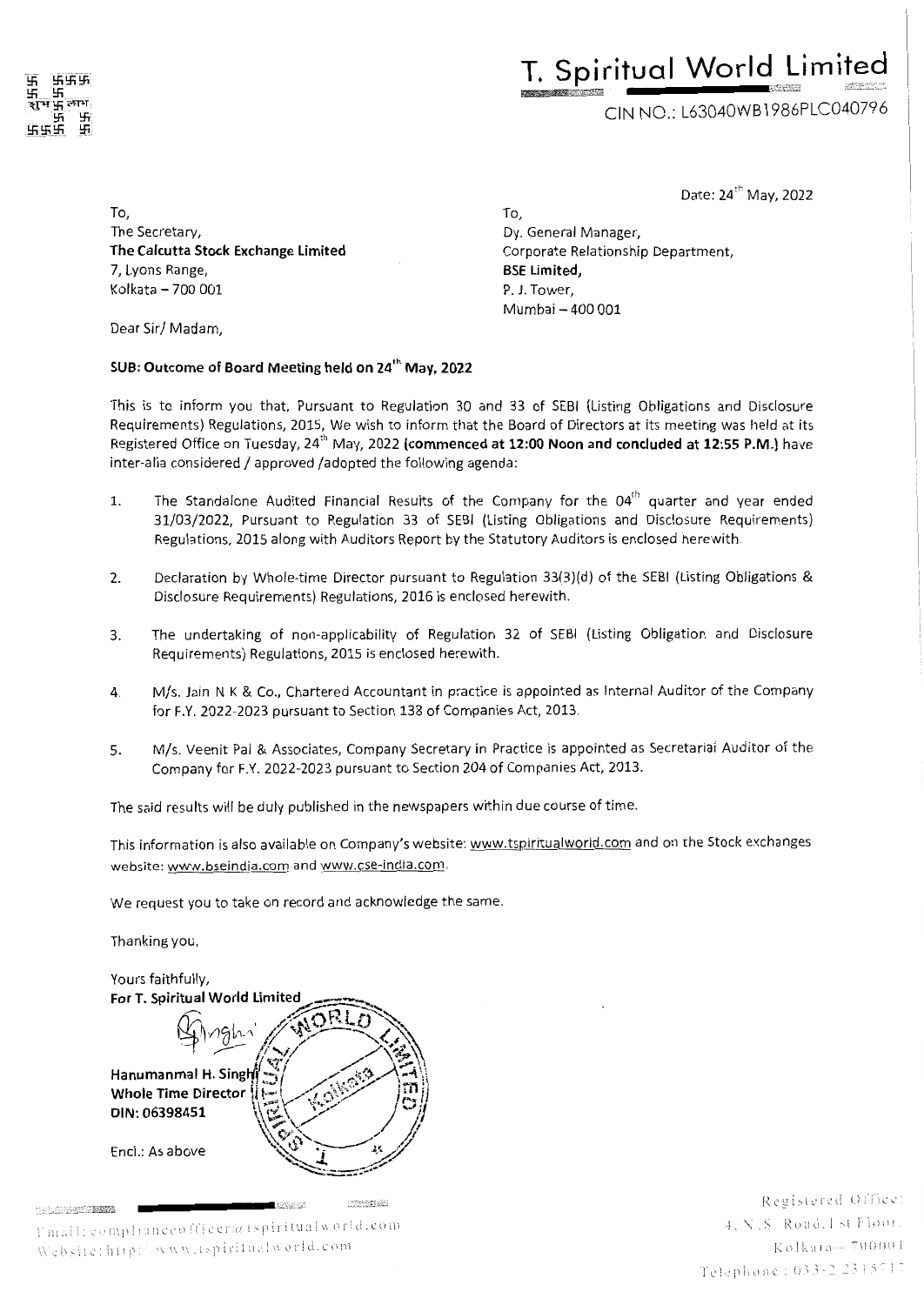CIN NO.: L63040WB l 986PLC040796

| Statement of Standalone Audited Financial Results for the quarter and year ended 31st March, 2022 |                                                        |                              |                  |                               |                  |                  |  |  |
|---------------------------------------------------------------------------------------------------|--------------------------------------------------------|------------------------------|------------------|-------------------------------|------------------|------------------|--|--|
| <b>PARTI</b><br>(Amount in Rs.)                                                                   |                                                        |                              |                  |                               |                  |                  |  |  |
| Sr. No.                                                                                           | Particulars                                            | Quarter Ended                |                  |                               |                  | Year Ended       |  |  |
|                                                                                                   |                                                        | Audited (Refer<br>note no.4) | <b>Unaudited</b> | Audited (Refer<br>note $no.4$ | Audited          | Audited          |  |  |
|                                                                                                   |                                                        | 31-03-2022                   | 31-12-2021       | 31-03-2021                    | 31-03-2022       | 31-03-2021       |  |  |
| 1                                                                                                 | Income from operations                                 |                              |                  |                               |                  |                  |  |  |
|                                                                                                   | (a) Net Sales / income from operations                 |                              |                  |                               |                  |                  |  |  |
|                                                                                                   | (b) Other Income                                       |                              |                  | 2,56,044                      | 5,20,622         | 10,38,399        |  |  |
|                                                                                                   | Total income from operations (net)                     |                              |                  | 2,56,044                      | 5,20,622         | 10,38,399        |  |  |
| $\overline{2}$                                                                                    | <b>Expenses</b>                                        |                              |                  |                               |                  |                  |  |  |
|                                                                                                   | (a) Changes in inventories of finished goods, work-in- |                              |                  |                               |                  |                  |  |  |
|                                                                                                   | progress and stock-in-trade                            |                              |                  |                               |                  |                  |  |  |
|                                                                                                   | (b) Employee benefits expense                          | 1,42,000                     | 1,41,860         | 1,42,898                      | 5,67,750         | 5,69,334         |  |  |
|                                                                                                   | (c) Finance Cost                                       |                              |                  |                               |                  |                  |  |  |
|                                                                                                   | (d) Depreciation and amortisation expense              |                              | 1,286            | 6,169                         | 3,858            | 24,676           |  |  |
|                                                                                                   | (e) Other expenses                                     | 1,82,377                     | 1,31,376         | 1,70,981                      | 11,86,647        | 11,11,096        |  |  |
|                                                                                                   | <b>Total expenses</b>                                  | 3,24,377                     | 2,74,522         | 3,20,048                      | 17,58,255        | 17,05,106        |  |  |
| 3                                                                                                 | Profit / (Loss) from operations before                 | (3, 24, 377)                 | (2,74,522)       | (64,004)                      | (12, 37, 633)    | (6,66,707)       |  |  |
|                                                                                                   | Exceptional & Extraordinary Items (1-2)                |                              |                  |                               |                  |                  |  |  |
| 4                                                                                                 | Exceptional & Extraordinary Items                      |                              | 28,78,361        |                               | 1,05,86,248      | 1,08,05,159      |  |  |
| 5                                                                                                 | Profit / (Loss) before Tax $(3 \pm 4)$                 | (3, 24, 377)                 | (31, 52, 883)    | (64,004)                      | (1, 18, 23, 881) | (1, 14, 71, 866) |  |  |
| 6                                                                                                 | Tax expense                                            |                              |                  |                               |                  |                  |  |  |
|                                                                                                   | Current Tax                                            |                              |                  |                               |                  |                  |  |  |
|                                                                                                   | Deferred Tax                                           |                              |                  |                               |                  |                  |  |  |
|                                                                                                   | Earlier Years                                          |                              |                  |                               |                  |                  |  |  |
|                                                                                                   | <b>Total Tax Expenses</b>                              |                              |                  |                               |                  |                  |  |  |
| 7                                                                                                 | Net Profit/(Loss) after tax( $5 \pm 6$ )               | (3, 24, 377)                 | (31, 52, 883)    | (64,004)                      | (1, 18, 23, 881) | (1, 14, 71, 866) |  |  |
| 8                                                                                                 | Other Comprehensive Income / (Loss)                    |                              |                  |                               |                  |                  |  |  |
| 9                                                                                                 | Total Comprehensive Income / (Loss) $(7 \pm 8)$        | (3, 24, 377)                 | (31, 52, 883)    | (64,004)                      | (1, 18, 23, 881) | (1, 14, 71, 866) |  |  |
| $10\,$                                                                                            | Paid-up equity share capital                           | 20,00,20,000                 | 20,00,20,000     | 20,00,20,000                  | 20,00,20,000     | 20,00,20,000     |  |  |
|                                                                                                   | (Face value of the share shall be indicated)(Rs.)      | 10                           | $10\,$           | $10\,$                        | 10               | 10               |  |  |
| 11                                                                                                | Earnings Per Share (not annualised except year         |                              |                  |                               |                  |                  |  |  |
|                                                                                                   | ended):                                                |                              |                  |                               |                  |                  |  |  |
|                                                                                                   | Basic & Diluted                                        | (0.02)                       | (0.16)           | (0.00)                        | (0.59)           | (0.57)           |  |  |

Finall: compliance officer@espiritualworld.com  $\left(\frac{E}{W}\sqrt{\frac{Kolkata}{W}}\right)$  4. N.S. Road.1 st Floor.  $(2220 - 2)$ **DESERVE** Website: http://www.tspiritualworld.com



Registered Office: Kolkata--- 700001 Telephone: 033-22315717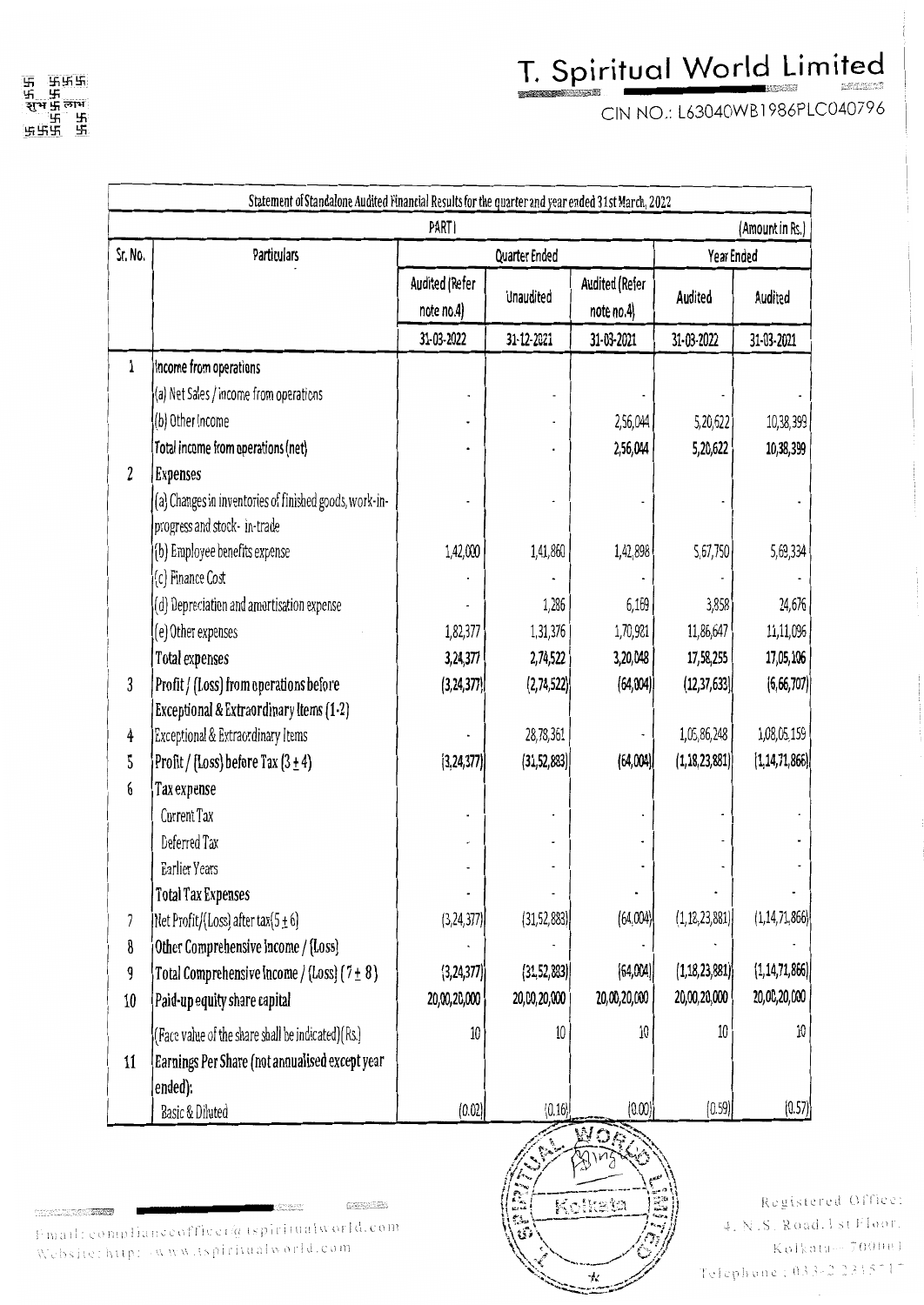CIN NO.: L63040WB l 986PLC040796

|              |                                                               | (Amount in Rs.)           |                           |  |  |
|--------------|---------------------------------------------------------------|---------------------------|---------------------------|--|--|
| SI. No.      | Particulars                                                   | As at 31st March,<br>2022 | As at 31st March,<br>2021 |  |  |
| I            | <b>ASSETS</b>                                                 |                           |                           |  |  |
|              |                                                               |                           |                           |  |  |
| A            | Non-current assets                                            |                           |                           |  |  |
|              | a) Property, plant and equipment<br>b) Financial assets       | 34,641                    | 38,499                    |  |  |
|              | i) Investments                                                | 2,76,520                  | 2,76,520                  |  |  |
|              | ii) Other Non current financial                               | 1,65,48,800               | 1,86,48,800               |  |  |
|              | assets                                                        |                           |                           |  |  |
|              | c) Deferred tax assets (net)                                  |                           |                           |  |  |
|              | <b>Total Non-current assets</b>                               | 1,68,59,961               | 1,89,63,819               |  |  |
| B            | <b>Current assets</b>                                         |                           |                           |  |  |
|              | a) Financial assets                                           |                           |                           |  |  |
|              | i) Cash and cash equivalents                                  | 1,60,728                  | 2,55,406                  |  |  |
|              | ii) Loans and Advances<br>iii) Other current financial assets | 22,18,443                 | 1,05,86,248<br>16,97,821  |  |  |
|              |                                                               |                           |                           |  |  |
|              | <b>Total Current assets</b>                                   | 23,79,171                 | 1,25,39,475               |  |  |
|              | TOTAL ASSETS                                                  | 1,92,39,132               | 3,15,03,294               |  |  |
| $\mathbf{I}$ | <b>EQUITY AND LIABILITIES</b>                                 |                           |                           |  |  |
| A            | <b>EQUITY</b>                                                 |                           |                           |  |  |
|              | a) Equity Share capital                                       | 20,00,20,000              | 20,00,20,000              |  |  |
|              | b) Other Equity                                               | (18,09,11,952)            | (16,90,88,071)            |  |  |
|              | Total equity                                                  | 1,91,08,048               | 3,09,31,929               |  |  |
| в            | <b>LIABILITIES</b>                                            |                           |                           |  |  |
| I            | Non-current liabilities                                       |                           |                           |  |  |
|              | a) Financial liabilities                                      |                           |                           |  |  |
|              | i) Borrowings                                                 |                           |                           |  |  |
|              | ii) Other non-current financial                               |                           |                           |  |  |
|              | liabilities                                                   |                           |                           |  |  |
|              | b) Deferred tax liabilities (net)                             |                           |                           |  |  |
|              | Total Non-current liabilities                                 |                           |                           |  |  |
| $\mathbf{I}$ | <b>Current liabilities</b>                                    |                           |                           |  |  |
|              | a) Financial liabilities                                      |                           |                           |  |  |
|              | i) Borrowings                                                 |                           |                           |  |  |
|              | b) Other current liabilities                                  | 1,31,084                  | 5,71,365                  |  |  |
|              | <b>Total Current liabilities</b>                              | 1,31,084                  | 5,71,365                  |  |  |
|              | TOTAL EQUITY AND LIABILTIIES                                  | 1,92,39,132               | 3,15,03,294               |  |  |

#### Statement of Audited Assets and Liabilities as on 31st March, 2022

Date: 24th May, 2022 Place: Kolkata

**TERMINERAL PROPERTY** 



vesca

t-mail: compliance officer@ tspiritualworld.com Website: http://www.tspiritualworld.com



Registered Office: 4. N.S. Road. 1 st Floor.  $K$ olkata $-$ <sup>700001</sup> Telephone: 033-22315717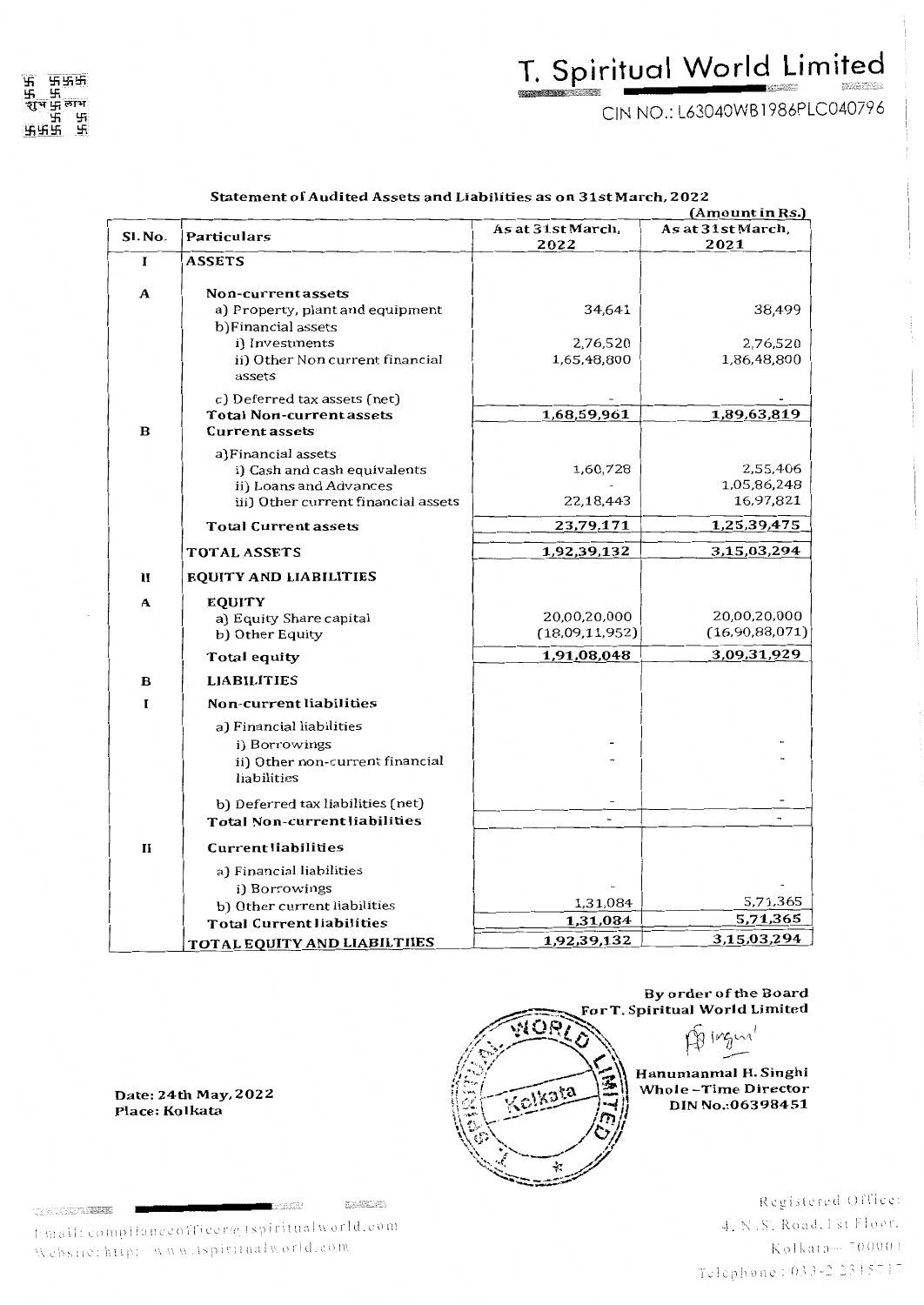CIN NO.: L63040WB l 986PLC040796

#### CASH FLOW STATEMENT FOR THE YEAR ENDED ON 31ST MARCH 2022

|                    |                                                                   |               | (Amount in Rs.)                                   |  |
|--------------------|-------------------------------------------------------------------|---------------|---------------------------------------------------|--|
| <b>Particulars</b> |                                                                   |               | For the Year Ended 31st   For the Year Ended 31st |  |
|                    |                                                                   | March, 2022   | March, 2021                                       |  |
|                    |                                                                   |               |                                                   |  |
|                    | (A) Cash Flow From Operating Activities                           |               |                                                   |  |
|                    | Net Profit before Tax & Exceptional items                         | (12, 37, 633) | (6,66,707)                                        |  |
|                    | Adjustments for ::-                                               |               |                                                   |  |
|                    | Other Income received                                             | (5,20,622)    | (10, 38, 399)                                     |  |
|                    | Depreciation and Amortisation on tangible assets                  | 3,858         | 24,676                                            |  |
|                    | Operating Profit Before Working Capital Changes                   | (17,54,397)   | (16,80,430)                                       |  |
|                    | Adjustments for ::-                                               |               |                                                   |  |
|                    | <b>Working/ Operating Capital Changes</b>                         |               |                                                   |  |
|                    | (Increase) / Decrease in Other Receivables                        | (84, 86, 248) | (39,76,959)                                       |  |
|                    | (Increase) / Decrease in Other Financial Assets                   | (5,20,622)    | (8, 23, 399)                                      |  |
|                    | (Increase) / Decrease in Short Term Loans & Advances              | 1,05,86,248   | 50,00,000                                         |  |
|                    | Increase/ (Decrease) in Other Current Liabilities                 | (4,40,281)    | 4,19,516                                          |  |
|                    | <b>Cash Generated From Operations</b>                             | (6, 15, 300)  | (10,61,272)                                       |  |
|                    | Payment of Taxes                                                  |               |                                                   |  |
|                    |                                                                   |               |                                                   |  |
|                    | Net Cash Flow (Used in) / Generated From Operating                | (6, 15, 300)  | (10,61,272)                                       |  |
|                    | Activities (A)                                                    |               |                                                   |  |
|                    | (B) Cash Flow From Investing Activities                           |               |                                                   |  |
|                    | <b>Interest Received</b>                                          | 5,20,622      | 10,38,399                                         |  |
|                    |                                                                   |               |                                                   |  |
|                    | Net Cash Flow (Used in)/ Generated From Investing                 | 5,20,622      | 10,38,399                                         |  |
|                    | Activities (B)                                                    |               |                                                   |  |
|                    | (C) Cash Flow From Financing Activities                           |               |                                                   |  |
|                    |                                                                   |               |                                                   |  |
|                    | Net Cash Flow (Used in) / Generated From Financing                |               |                                                   |  |
|                    | Activities (C)                                                    |               |                                                   |  |
|                    |                                                                   |               |                                                   |  |
|                    | Net Increase / (Decrease) in Cash & Cash Equivalents<br>$(A+B+C)$ | (94, 678)     | (22, 873)                                         |  |
|                    |                                                                   |               |                                                   |  |
|                    | Cash & Cash Equivalents as at the beginning of the year           | 2,55,406      | 2,78,279                                          |  |
|                    | Cash & Cash Equivalents as at the end of the year                 | 1,60,728      | 2,55,406                                          |  |
|                    |                                                                   |               |                                                   |  |

Date: 24th May, 2022 Place: Kolkata

**Service Andre** 

Fmail: complianceofficer*à*: tspiritualworld.com<br>Website: http: . . w w w.tspiritualworld.com

.<br>Santa (1971)<br>Santa (1981)



Registered Office: 4. N.S. Road. I st Floor. Kolkata-700001 Telephone: 033-2 2315717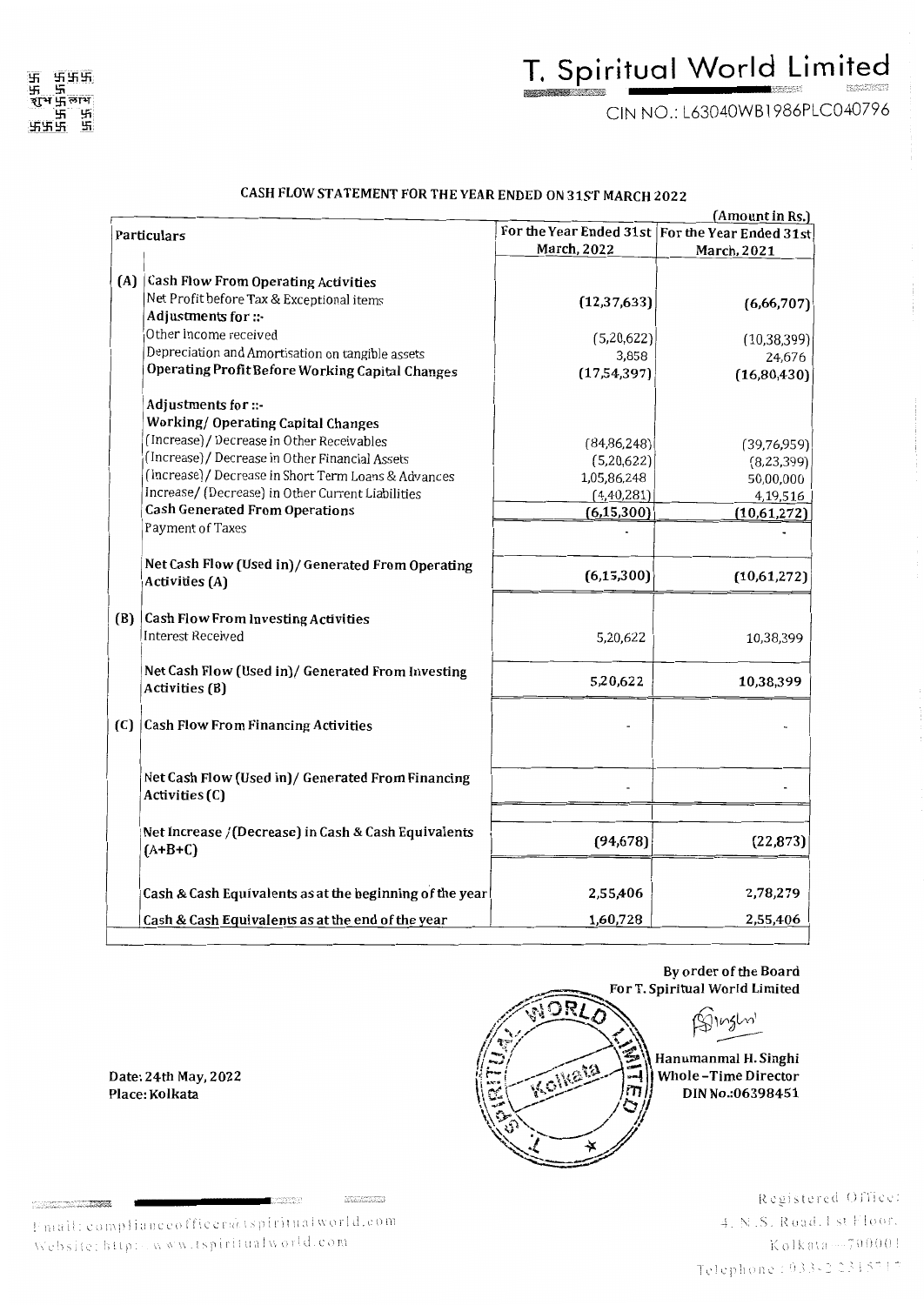

# **T. Spiritual World Limited** ~S'en el segundo de la construcción de la construcción de la construcción de la construcción de la construcció<br>En el segundo de la construcción de la construcción de la construcción de la construcción de la construcción d

CIN NO.: L63040WB **l** 986PLC040796

#### **Notes:**

- The above Audited Financial Results have been reviewed by the Audit Committee at their meeting and adopted by the Board of Directors at their  $\mathbf{1}$ meeting held on 24th May, 2022 respectively.
- 2 The results are based on the financial statements prepared by the Company's Management in accordance with the recognition and measurement principles laid down in the Companies (Indian Accounting Standards) Rules, 2015 (Ind AS) specified under Section 133 of the Companies Act, 2013 read with relevant rules issued thereunder.
- 3 The Company is engaged in the Business of Trading and therefore has only one reportable segment as envisaged by Ind AS 108 'Operating Segment'.
- 4 The figures of the quarter ended March 31, 2022 and March 31, 2021 are the balancing figures between the audited figures of the following financial year ended March 31, 2022 and March 31, 2021 and the published year to date unaudited figures upto nine months ended December 31, 2021 and December 31, 2020 respectively.
- 5 An amount of Rs.105.86 lacs have been provided and charged to profit and loss account under exceptional items on account of provision for doubtful receivables for the year ended on 31st March, 2022.
- 6 The accumulated losses of the company at the end of the financial year 2021-22 are more than fifty percent of its capital. However, having regard to business potentials, the financial statements have been prepared on the basis that the Company is a going concern and that no adjustments are required to the carrying value of assets and liabilities.
- 7 The full impact of COVJD-19 still remains uncertain and could be different from our estimates when we prepared these financial results. The Company has considered the possible effects that may result from the pandemic relating to COVID-19 on the carrying amounts of trade receivables, tangible assets, intangible assets and investments. The impact assessment of Covid-19 is a continuing process and the Company will continue to closely monitor any material changes to future economic conditions.
- 8 Provisions for taxations is made on the taxable income for the full year in accordance with the provisions of Income Tax *Act,* 1961.
- 9 Previous period's figures have been regrouped / reclassified wherever necessary to correspond with the current period's classification / disclosure.

**Date: 24th May, 2022 Place: Kolkata** 



MARKET START

2788032889

sadis

ail: compliance

Registered Office: 4. N.S. Road. 1 st Floor.  $K$ olkata $-70000$ : lelephone: 033-22315717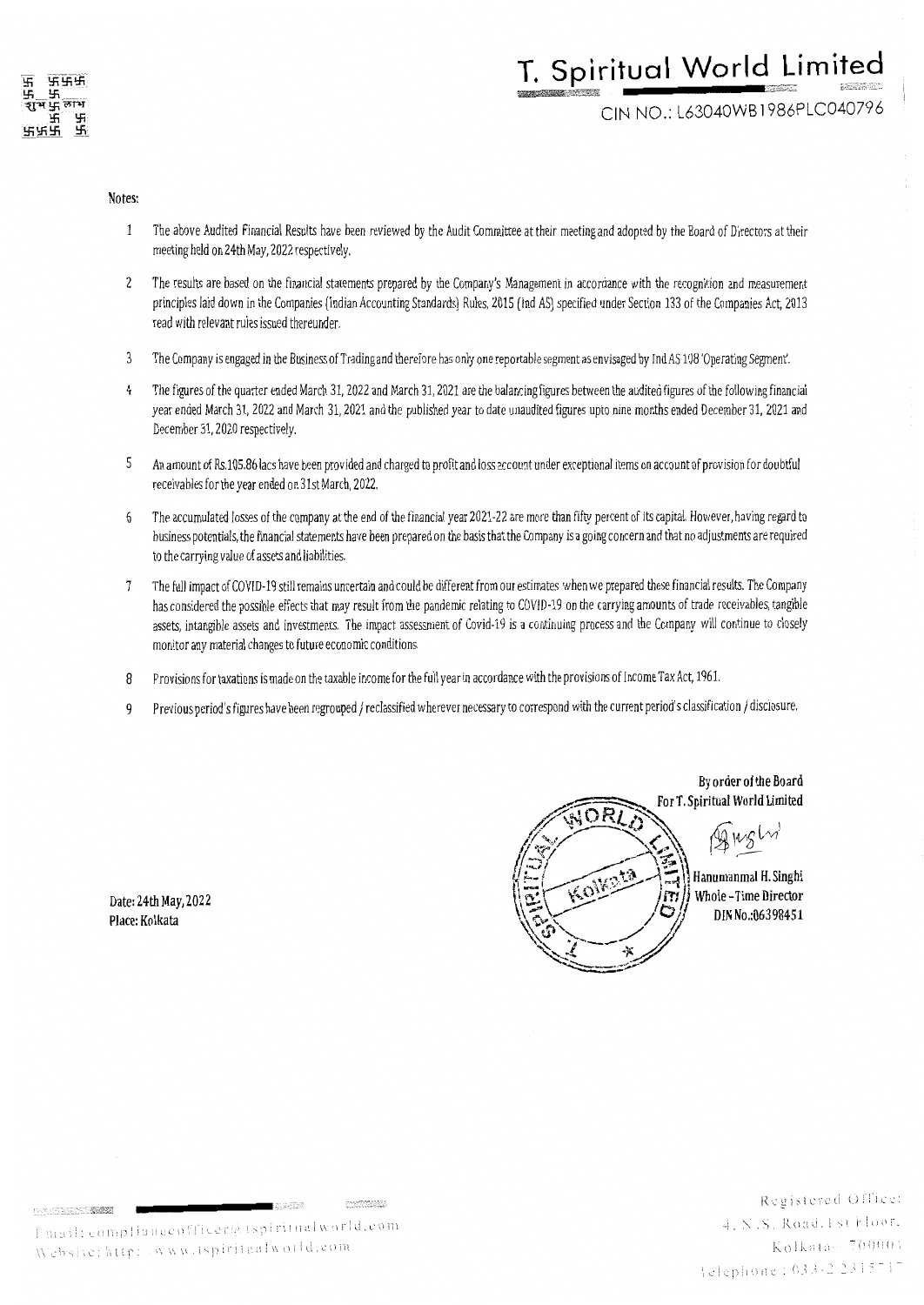CHARTERED ACCOUNTANT

BRANCH OFFICE: Darya Nagar House, 3<sup>rd</sup> Floor, Room No. 31, 67-69 Maharishi Karve Marg, Marine Lines, Mumbai-400 002

Mob : 809758088 Email : mohindraarora2010@gmail.com

Independent Auditor's Report on Quarterly Standalone Financial Results and Standalone year tu date Results of T. Spiritual World Limited pursuant to Regulation 33 of the SEBI (Listing Obligatiom and Disclosure Requirements) Regulations, 2015

### To, The Board of Directors of T. Spiritual World Limited

We have audited the standalone financial results ('the Statement') of T. Spiritual World Limited for the quarter and year ended March 31, 2022 attached herewith, being submitted by the Company pursuant tc the requirement of Regulation 33 of SEBI (Listing Obligations and Disclosure Requirements; Regulations, 2015, as amended ('the Regulation').

In our opinion and to the best of our information and according to the explanations given to us, the Statement:

- a. is presented in accordance with the requirements of the Regulation 33 of the Listing Regulations ir this regard; and
- b. give a true and fair view in conformity with the recognition and measurement principles laid dowr in the applicable Indian Accounting Standards ('IND AS'), and other accounting principles generally accepted in India, of the net loss and other comprehensive income and other financial information for the year ended 31st March 2022.

#### Basis for Opinion

We conducted our audit in accordance with the Standards on Auditing ('SAs') specified under sectior 143(10) of the Companies Act, 2013 ('the Act'). Our responsibilities under those SAs are furthe1 described in the Auditor's Responsibilities for the Audit of the Standalone Annual Financial Results section of our report. We are independent of the Company, in accordance with the Code of Ethics issued by the Institute of Chartered Accountants of India together with the ethical requirements that are relevant to our audit of the financial statements under the provisions of the Act, and the Rules thereunder, and we have fulfilled our other ethical responsibilities in accordance with these requirements and the Code of Ethics. We believe that the audit evidence we have obtained is sufficienl and appropriate to provide a basis for our opinion on the Standalone annual financial results.

#### Management's and Board of Directors' Responsibilities for the Standalone Financial Results

These standalone financial results have been prepared on the basis of the standalone annual financial statements.

 $\overline{v}$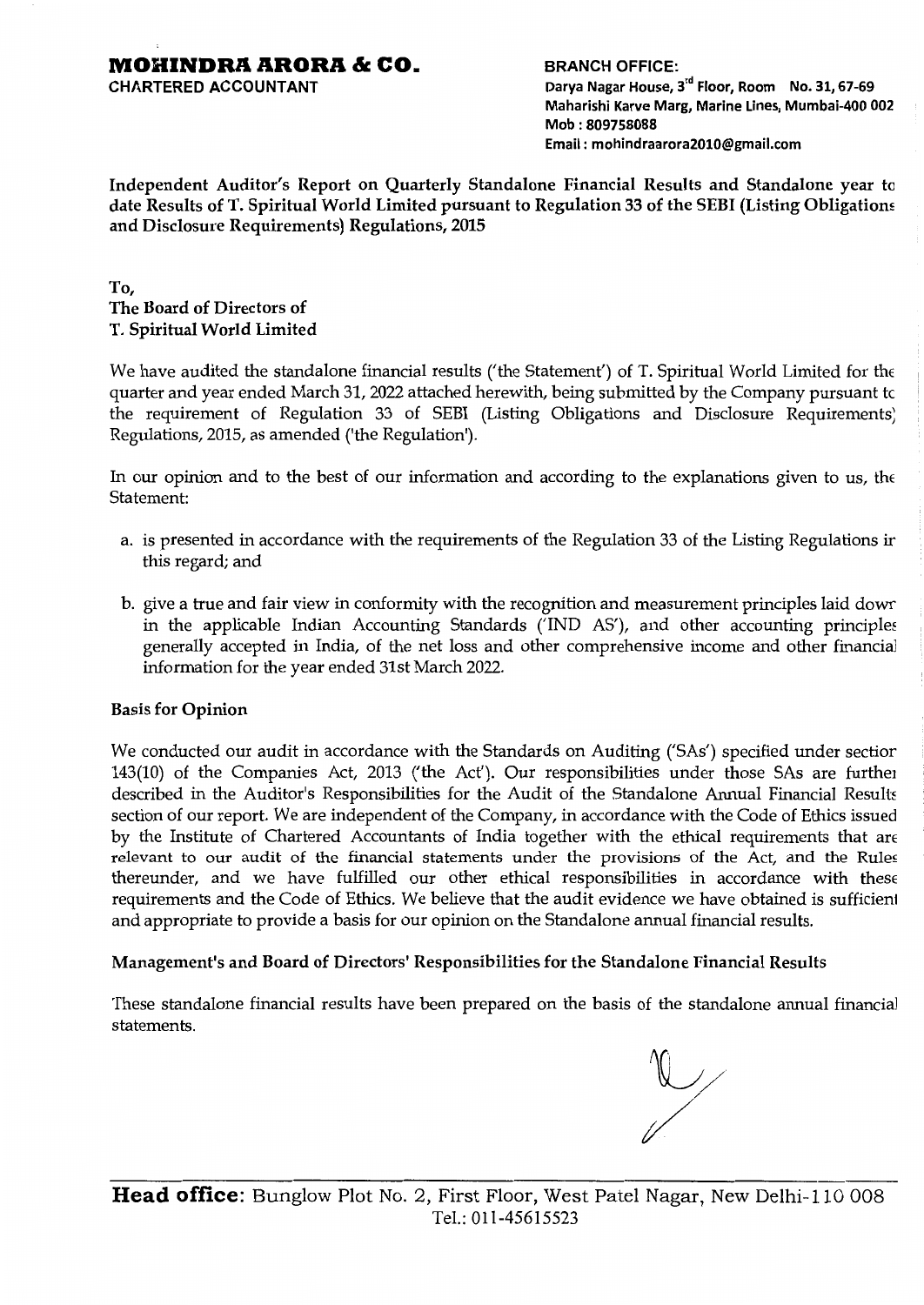CHARTERED ACCOUNTANT

BRANCH OFFICE: Darya Nagar House, 3<sup>rd</sup> Floor, Room No. 31, 67-69 Maharishi Karve Marg, Marine Lines, Mumbai-400 002 Mob : 809758088 Email : mohindraarora2010@gmail.com

The Company's Management and the Board of Directors are responsible for the preparation and presentation of these standalone annual financial results that give a true and fair view of the net loss and other comprehensive income and other financial information in accordance with the recognition and measurement principles laid down in Indian Accounting Standards prescribed under Section 133 of the Act and other accounting principles generally accepted in India and in compliance with Regulation33 o1 the Listing Regulations. This responsibility also includes maintenance of adequate accounting records ir accordance with the provisions of the Act for safeguarding of the assets of the Company and for preventing and detecting frauds and other irregularities; selection and application of appropriate accounting policies; making judgments and estimates that are reasonable and prudent; and the design, implementation and maintenance of adequate internal financial controls, that were operating effectively for ensuring accuracy and completeness of the accounting records, relevant to the preparation and presentation of the standalone annual financial results that give a true and fair view and are free frorr material misstatement, whether due to fraud or error.

In preparing the standalone annual financial results, the Management and the Board of Directors are responsible for assessing the Company's ability to continue as a going concern, disclosing, as applicable, matters related to going concern and using the going concern basis of accounting unless the Board o1 Directors either intends to liquidate the Company or to cease operations, or has no realistic alternative but to do so.

The Board of Directors is responsible for overseeing the Company's financial reporting process

## Auditor's Responsibilities for the Audit of the Standalone Annual Financial Results

Our objectives are to obtain reasonable assurance about whether the standalone annual financial results as a whole are free from material misstatement, whether due to fraud or error, and to issue an auditor's report that includes our opinion. Reasonable assurance is a high level of assurance, but is not a guarantee that an audit conducted in accordance with SAs will always detect a material misstatemen1 when it exists. Misstatements can arise from fraud or error and are considered material if, individually or in the aggregate, they could reasonably be expected to influence the economic decisions of users taken on the basis of these standalone annual financial results.

As part of an audit in accordance with SAs, we exercise professional judgment and maintain professional skepticism throughout the audit. We also:

1. Identify and assess the risks of material misstatement of the standalone annual financial results, whether due to fraud or error, design and perform audit procedures responsive to those risks, and obtain audit evidence that is sufficient and appropriate to provide a basis for our opinion. The risk of not detecting a material misstatement resulting from fraud is higher than for one resulting frorr error, as fraud may involve collusion, forgery, intentional omissions, misrepresentations, or the override of internal control.

 $\mathbb{V}_{\scriptscriptstyle\diagup}$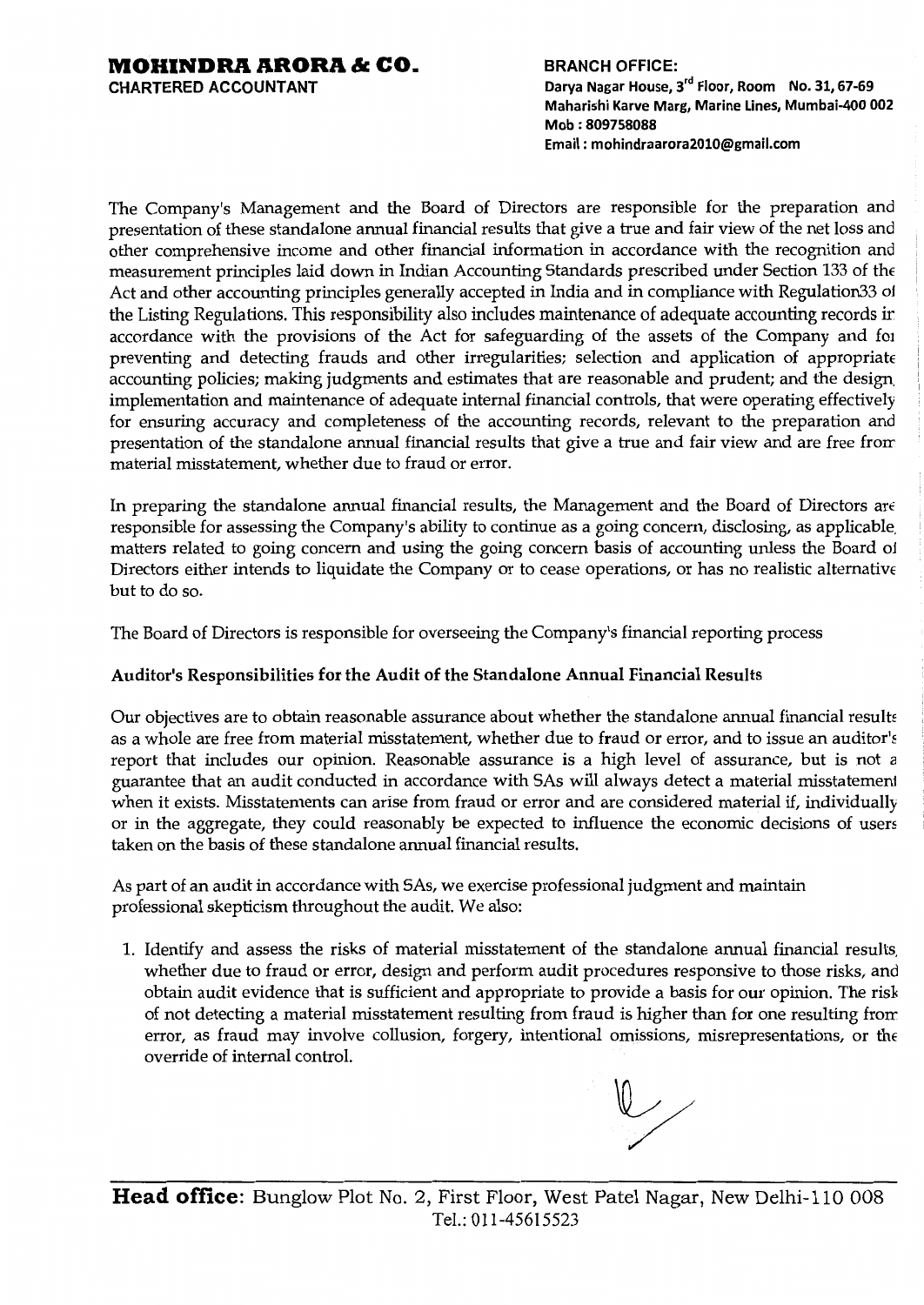**CHARTERED ACCOUNTANT** 

**BRANCH OFFICE: Darya Nagar House,** 3rd **Floor, Room No. 31, 67-69 Maharishi Karve Marg, Marine Lines, Mumbai-400 002 Mob : 809758088 Email : mohindraarora2010@gmail.com** 

- 2. Obtain an understanding of internal control relevant to the audit in order to design audil procedures that are appropriate in the circumstances. Under Section 143(3)(i) of the Act, we are alsc responsible for expressing our opinion through a separate report on the complete set of financial statements on whether the company has adequate internal financial controls with reference tc financial statements in place and the operating effectiveness of such controls.
- 3. Evaluate the appropriateness of accounting policies used and the reasonableness of accounting estimates and related disclosures in the standalone financial results made by the Management and Board of Directors.
- 4. Conclude on the appropriateness of the Management and Board of Directors use of the going concern basis of accounting and, based on the audit evidence obtained, whether a material uncertainty exists related to events or conditions that may cast significant doubt on the appropriateness of this assumption. If we conclude that a material uncertainty exists, we are required to draw attention in our auditor's report to the related disclosures in the standalone annual financial results or, if such disclosures are inadequate, to modify our opinion. Our conclusions are based on the audit evidence obtained up to the date of our auditor's report. However, future events or conditions may cause the Company to cease to continue as a going concern.
- 5. Evaluate the overall presentation, structure and content of the standalone annual financial results. including the disclosures, and whether the standalone annual financial results represent the underlying transactions and events in a manner that achieves fair presentation.
- 6. Obtain sufficient appropriate audit evidence regarding the Standalone Financial Results of the Company to an opinion on the Standalone Financial Results.

Materiality is the magnitude of misstatements in the Standalone Financial Results that, individually <sup>01</sup> in aggregate, makes it probable that the economic decision of a reasonably knowledgeable user of the Standalone Financial Results may be influenced. We consider quantitative materiality and qualitative factors in (i) planning the scope of our audit work and in evaluating the results of our work; and (ii) tc evaluate the effect of any identified misstatements in the Standalone Financial Results.

We communicate with those charged with governance regarding, among other matters, the planned scope and timing of the audit and significant audit findings, including any significant deficiencies ir internal control that we identify during our audit.

We also provide those charged with governance with a statement that we have complied with relevani ethical requirements regarding independence, and to communicate with them all relationships and other matters that may reasonably be thought to bear on our independence, and where applicable. related safeguards.

**Head office:** Bunglow Plot No. 2, First Floor, West Patel Nagar, New Delhi-110 008 Tel.: 011-45615523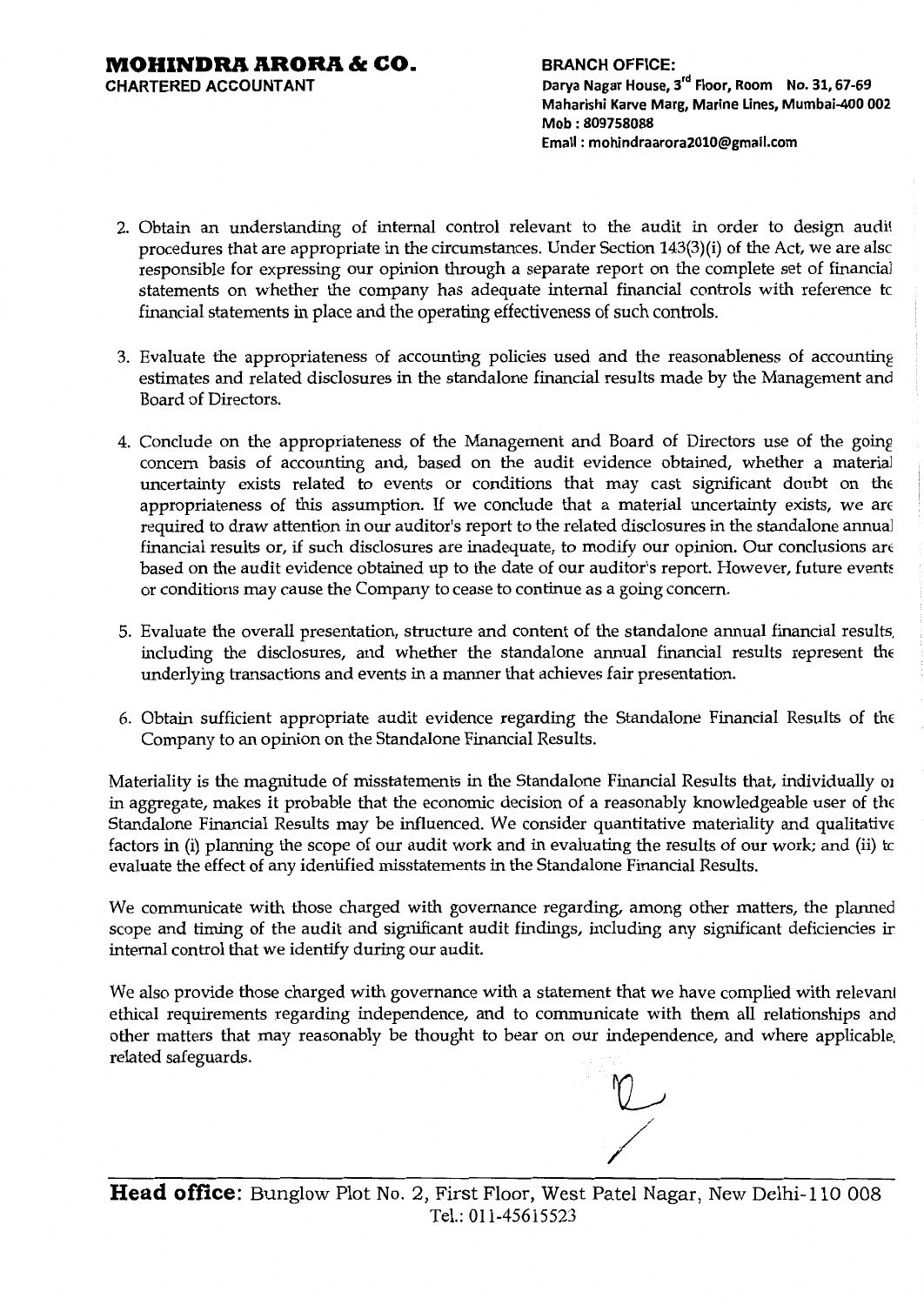CHARTERED ACCOUNTANT

#### BRANCH OFFICE:

Darya Nagar House, 3'd Floor, Room No. 31, 67-69 Maharishi Karve Marg, Marine Lines, Mumbai-400 002 Mob : 809758088 Email : mohindraarora2010@gmail.com

#### Other Matters

The standalone annual financial results include the results for the quarter ended 31st March 2022 being the balancing figure between the audited figures in respect of the full financial year and the published unaudited year to date figures up to the third quarter of the current financial year which were subject tc limited review by us.

Attention of the members is drawn to note no. 7 of the Standalone Financial Results regarding the impact of COVID-19 on business, where the management has considered the possible effects that may result from the pandemic relating to COVID-19 on the carrying amounts of trade receivables, tangible assets, intangible assets and investments. The impact assessment of Covid-19 is a continuing process and the Company will continue to closely monitor any material changes to future economic conditions Our report on the standalone financial statements have not modified in respect of this matter.

For, Mohindra Arora & Co. , Chartered Accountants ; Firm registration No: 006551N I Ashok Katial Partner Membership No: 09096 UDIN No.: 2200 90 96 A 5M 50 A Y295

Place : Kolkata Date : May 24, 2022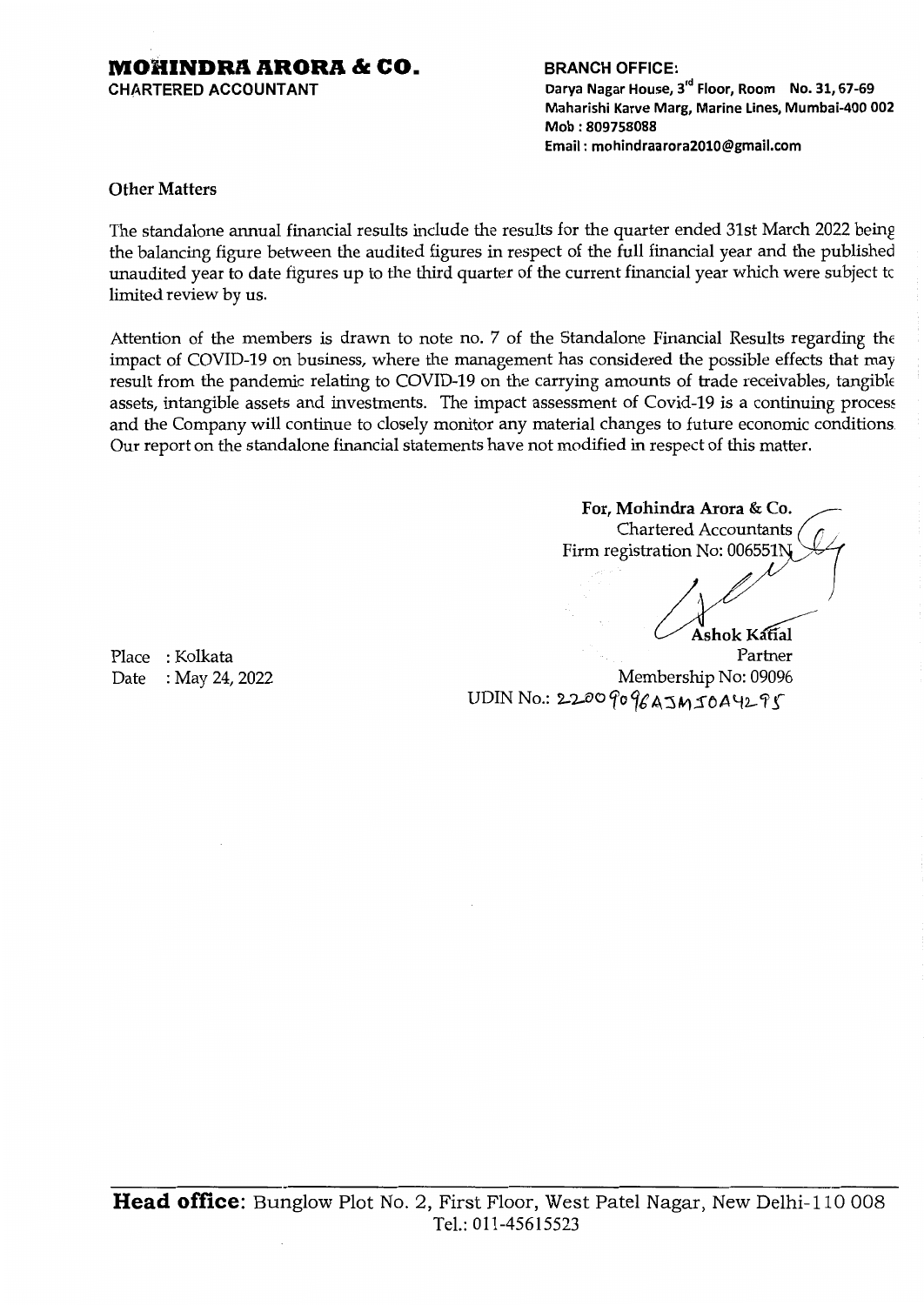# **T. Spiritual World Limited** ~~~~~""£~ .r,.;,.;;;;;:;~~"""'·

CIN NO.: L63040WB 1986PLC040796

Date: 24th May, 2022

## **Declaration Pursuant to Regulation 33 (3) (d) of the SEBI (Listing Obligations and Disclosure Requirements) Regulations, 2016**

Dear Sir,

Pursuant to the proviso to Regulation 33(3)(d) of the Securities Exchange Board of India (Listing Obligations and Disclosure Requirements) Regulations, 2015 as amended, vide notification No. SEBl/LAD-NRO/GN/2016-17/001 dated 25/05/2016 and Circular No. CIR/CFD/CMD/56/2016 dated  $27/05/2016$ , We T. Spiritual World Limited, having its registered office at 4, N. S. Road.  $1<sup>st</sup>$  Floor. Kolkata - 700001 do hereby declared and confirmed that, the Statutory Auditors of the Company. M/s. Mahindra Arora & Co., Chartered Accountant (FRN: 006551N) have issued an Audit Report with unmodified opinion on Annual Audited Standalone Financial Results for the quarter and year ended 31<sup>st</sup> March, 2022.

Thanking you,

Yours faithfully,

For T. Spiritual World Limited



 $\mathcal{L}^{\infty}_{\mathcal{L}}(\mathcal{L}^{\infty}_{\mathcal{L}}(\overline{\mathcal{L}}^{\infty}_{\mathcal{L}},\overline{\mathcal{L}}^{\infty}_{\mathcal{L}}))$ 

 $0.7070$ 

: :"" i ! ] l l I ~t : \'. I. l :· *!* :..J ( ''1 ~Ci] k ~l 1 :l --: i; () :·r () !

Registered Office: 4. N.S. Road. 1 st Floor. Telephone: 033-2 2315717